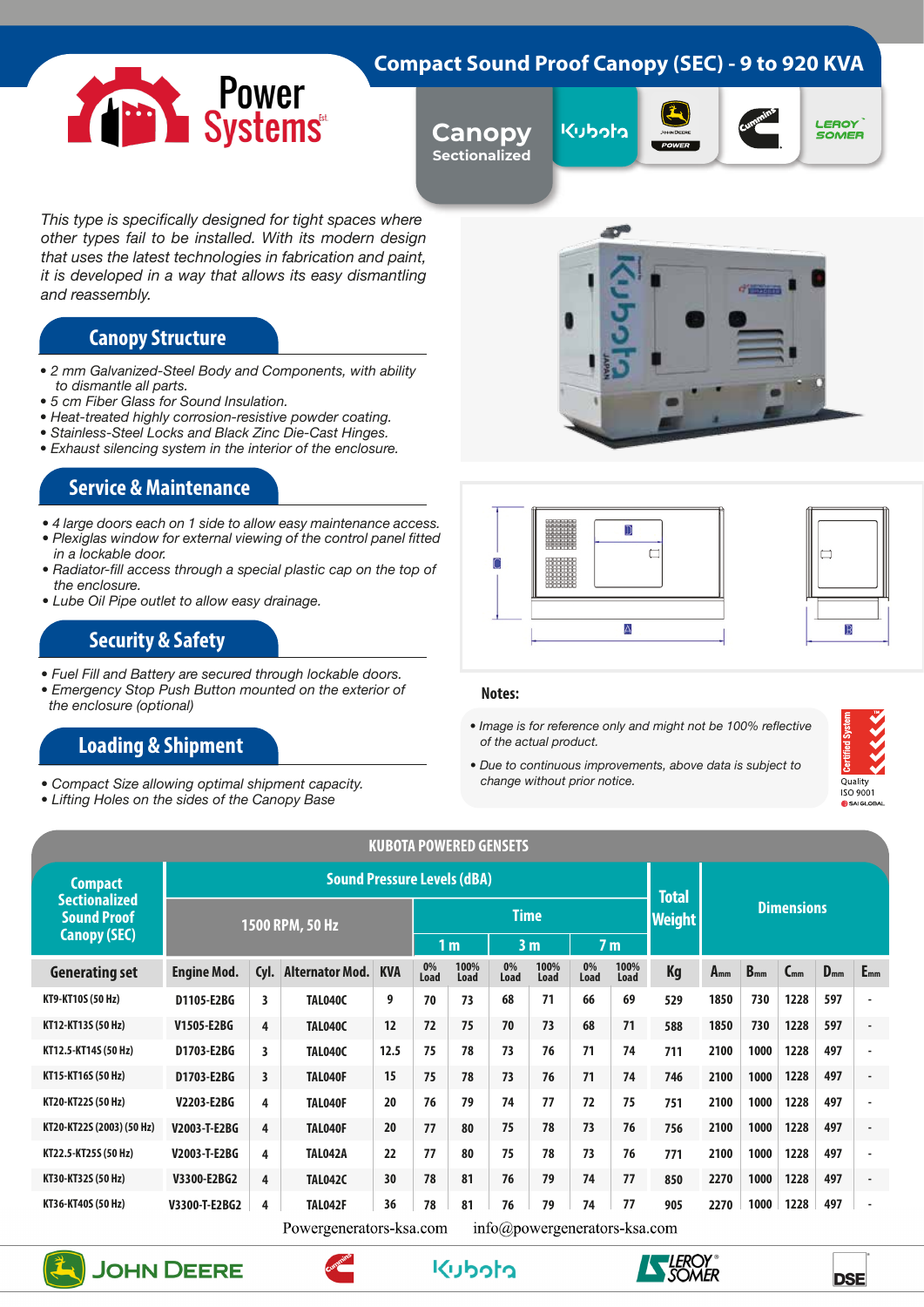

# **Compact Sound Proof Canopy (SEC) - 9 to 920 KVA**

**Canopy Sectionalized**







| <b>KUBOTA POWERED GENSETS</b>              |                    |                         |                                    |            |            |                |             |                |            |                |                   |          |          |          |          |                          |  |
|--------------------------------------------|--------------------|-------------------------|------------------------------------|------------|------------|----------------|-------------|----------------|------------|----------------|-------------------|----------|----------|----------|----------|--------------------------|--|
| <b>Compact</b>                             |                    |                         | <b>Sound Pressure Levels (dBA)</b> |            |            |                |             |                |            |                | <b>Total</b>      |          |          |          |          |                          |  |
| <b>Sectionalized</b><br><b>Sound Proof</b> |                    |                         | 1800 RPM, 60 Hz                    |            |            |                | <b>Time</b> |                |            | <b>Weight</b>  | <b>Dimensions</b> |          |          |          |          |                          |  |
| <b>Canopy (SEC)</b>                        |                    |                         |                                    |            |            | 1 <sub>m</sub> |             | 3 <sub>m</sub> |            | 7 <sub>m</sub> |                   |          |          |          |          |                          |  |
| <b>Generating set</b>                      | <b>Engine Mod.</b> | Cyl.                    | <b>Alternator Mod.</b>             | <b>KVA</b> | 0%<br>Load | 100%<br>Load   | 0%<br>Load  | 100%<br>Load   | 0%<br>Load | 100%<br>Load   | Kg                | $A_{mm}$ | $B_{mm}$ | $C_{mm}$ | $D_{mm}$ | $E_{mm}$                 |  |
| <b>KT11-KT12S</b>                          | D1105-E2BG         | 3                       | <b>TAL040C</b>                     | 11         | 73         | 76             | 71          | 71             | 69         | 72             | 529               | 1850     | 730      | 1228     | 597      | ٠                        |  |
| KT12.5-KT14S                               | V1505-E2BG         | 4                       | <b>TAL040C</b>                     | 12.5       | 75         | 78             | 73          | 73             | 71         | 74             | 588               | 1850     | 730      | 1228     | 597      | $\overline{\phantom{a}}$ |  |
| <b>KT15-KT17S</b>                          | V1505-E2BG         | 4                       | <b>TAL040F</b>                     | 15         | 75         | 78             | 73          | 73             | 71         | 74             | 681               | 2100     | 1000     | 1228     | 497      | $\overline{\phantom{a}}$ |  |
| KT12.5-KT14S (1703)                        | D1703-E2BG         | $\overline{\mathbf{3}}$ | <b>TAL040C</b>                     | 12.5       | 78         | 81             | 76          | 76             | 74         | 77             | 711               | 2100     | 1000     | 1228     | 497      | $\blacksquare$           |  |
| K18-KT20S                                  | D1703-E2BG         | 3                       | <b>TAL040F</b>                     | 18         | 78         | 81             | 76          | 76             | 74         | 77             | 746               | 2100     | 1000     | 1228     | 497      | ٠                        |  |
| <b>KT20-KT22S</b>                          | V2203-E2BG         | 4                       | <b>TAL040F</b>                     | 20         | 79         | 82             | 77          | 77             | 75         | 78             | 751               | 2100     | 1000     | 1228     | 497      | $\blacksquare$           |  |
| <b>KT24-KT27S</b>                          | V2203-E2BG         | 4                       | <b>TAL042A</b>                     | 24         | 79         | 82             | 77          | 77             | 75         | 78             | 766               | 2100     | 1000     | 1228     | 497      | $\overline{\phantom{a}}$ |  |
| KT20-KT22S (2003)                          | V2003-T-E2BG       | 4                       | <b>TAL040F</b>                     | 20         | 80         | 83             | 78          | 78             | 76         | 79             | 756               | 2100     | 1000     | 1228     | 497      | $\blacksquare$           |  |
| <b>KT27-KT30S</b>                          | V2003-T-E2BG       | 4                       | <b>TAL042A</b>                     | 27         | 80         | 83             | 78          | 78             | 76         | 79             | 771               | 2100     | 1000     | 1228     | 497      | ×,                       |  |
| <b>KT33-KT37S</b>                          | V3300-E2BG         | 4                       | <b>TAL042C</b>                     | 33         | 80         | 83             | 78          | 78             | 76         | 79             | 850               | 2270     | 1000     | 1228     | 497      | $\overline{\phantom{a}}$ |  |
| <b>KT36-KT40S</b>                          | V3300-E2BG         | 4                       | <b>TAL042F</b>                     | 36         | 80         | 83             | 78          | 78             | 76         | 79             | 900               | 2270     | 1000     | 1228     | 497      | ٠                        |  |
| <b>KT44-KT49S</b>                          | V3300-T-E2BG       | 4                       | <b>TAL042F</b>                     | 44         | 81         | 84             | 79          | 79             | 77         | 80             | 905               | 2270     | 1000     | 1228     | 497      | $\blacksquare$           |  |
| <b>KT45-KT49S</b>                          | V3300-T-E2BG       | 4                       | <b>TAL042H</b>                     | 45         | 81         | 84             | 79          | 79             | 77         | 80             | 911               | 2270     | 1000     | 1228     | 497      | ٠                        |  |

|                                            |                    |                         |                                    |              |            |                | <b>JOHN DEERE POWERED GENSETS</b> |              |                |              |               |          |                   |          |          |                          |  |
|--------------------------------------------|--------------------|-------------------------|------------------------------------|--------------|------------|----------------|-----------------------------------|--------------|----------------|--------------|---------------|----------|-------------------|----------|----------|--------------------------|--|
| <b>Compact</b>                             |                    |                         | <b>Sound Pressure Levels (dBA)</b> | <b>Total</b> |            |                |                                   |              |                |              |               |          |                   |          |          |                          |  |
| <b>Sectionalized</b><br><b>Sound Proof</b> |                    |                         | 1500 RPM, 50 Hz                    |              |            |                | <b>Time</b>                       |              |                |              | <b>Weight</b> |          | <b>Dimensions</b> |          |          |                          |  |
| Canopy (SEC)                               |                    |                         |                                    |              |            | 1 <sub>m</sub> | 3 <sub>m</sub>                    |              | 7 <sub>m</sub> |              |               |          |                   |          |          |                          |  |
| <b>Generating set</b>                      | <b>Engine Mod.</b> | Cyl.                    | <b>Alternator Mod.</b>             | <b>KVA</b>   | 0%<br>Load | 100%<br>Load   | 0%<br>Load                        | 100%<br>Load | 0%<br>Load     | 100%<br>Load | <b>Kg</b>     | $A_{mm}$ | $B_{mm}$          | $C_{mm}$ | $D_{mm}$ | $E_{mm}$                 |  |
| DT30-DT32S (50Hz)                          | 3029DFU20          | 3                       | <b>TAL042C</b>                     | 30           | 81.6       | 84.6           | 79.6                              | 82.6         | 77.6           | 80.6         | 1012          | 2270     | 1000              | 1228     | 497      | ٠                        |  |
| DT40-DT45S (50Hz)                          | 3029TFU20          | $\overline{\mathbf{3}}$ | <b>TAL042F</b>                     | 40           | 84         | 87             | 82                                | 85           | 80             | 83           | 1050          | 2270     | 1000              | 1228     | 497      | $\blacksquare$           |  |
| DT60-DT66S (50Hz)                          | 4045TF158R         | 4                       | <b>TAL042H</b>                     | 60           | 86         | 89             | 84                                | 87           | 82             | 85           | 1256          | 2650     | 1100              | 1460     | 697      | ٠                        |  |
| DT70-DT75S (50Hz)                          | 4045TF158R         | 4                       | TAL044B                            | 68           | 86         | 89             | 84                                | 87           | 82             | 85           | 1366          | 2650     | 1100              | 1460     | 697      | $\overline{\phantom{a}}$ |  |
| DT80-DT88S (50Hz)                          | 4045TF258R         | 4                       | <b>TAL044B</b>                     | 80           | 84         | 87             | 82                                | 85           | 80             | 83           | 1460          | 2650     | 1100              | 1460     | 697      | ٠                        |  |
| DT100-DT110S (50Hz)                        | 4045HF158R         | 4                       | <b>TAL044D</b>                     | 100          | 85         | 88             | 83                                | 86           | 81             | 84           | 1516          | 2850     | 1100              | 1712     | 797      | $\blacksquare$           |  |
| DT120-DT135S (50Hz)                        | 6068TF258R         | 6                       | <b>TAL044H</b>                     | 120          | 86         | 89             | 84                                | 87           | 82             | 85           | 1730          | 3100     | 1100              | 1712     | 750      | ٠                        |  |
| DT150-DT165S (50Hz)                        | 6068HF158R         | 6                       | <b>TAL044J</b>                     | 150          | 86         | 89             | 84                                | 87           | 82             | 85           | 1952          | 3100     | 1100              | 1712     | 750      | $\blacksquare$           |  |
| DT180-DT200S (50Hz)                        | 6068HF258R         | 6                       | <b>TAL046A</b>                     | 180          | 86         | 89             | 84                                | 87           | 82             | 85           | 2400          | 3764     | 1577              | 1950     | 816      | $\overline{\phantom{a}}$ |  |
| DT200-DT220S (50Hz)                        | 6068HFU20          | 6                       | <b>TAL046B</b>                     | 200          | 88         | 91             | 86                                | 89           | 84             | 87           | 2600          | 3764     | 1577              | 1950     | 816      | $\blacksquare$           |  |
| DT250-DT270S (50Hz)                        | 6068HFU55          | 6                       | <b>TAL046D</b>                     | 250          | 88         | 91             | 86                                | 89           | 84             | 87           | 3000          | 4000     | 1577              | 1950     | 816      | ä,                       |  |
| DT300-DT330S (50Hz)                        | 6090HFU84          | 6                       | <b>TAL046F</b>                     | 300          | 88         | 91             | 86                                | 89           | 84             | 87           | 3100          | 4000     | 1577              | 1950     | 816      | ٠                        |  |
|                                            |                    |                         |                                    |              |            |                |                                   |              |                |              |               |          |                   |          |          |                          |  |

Powergenerators-ksa.com

info@powergenerators-ksa.com







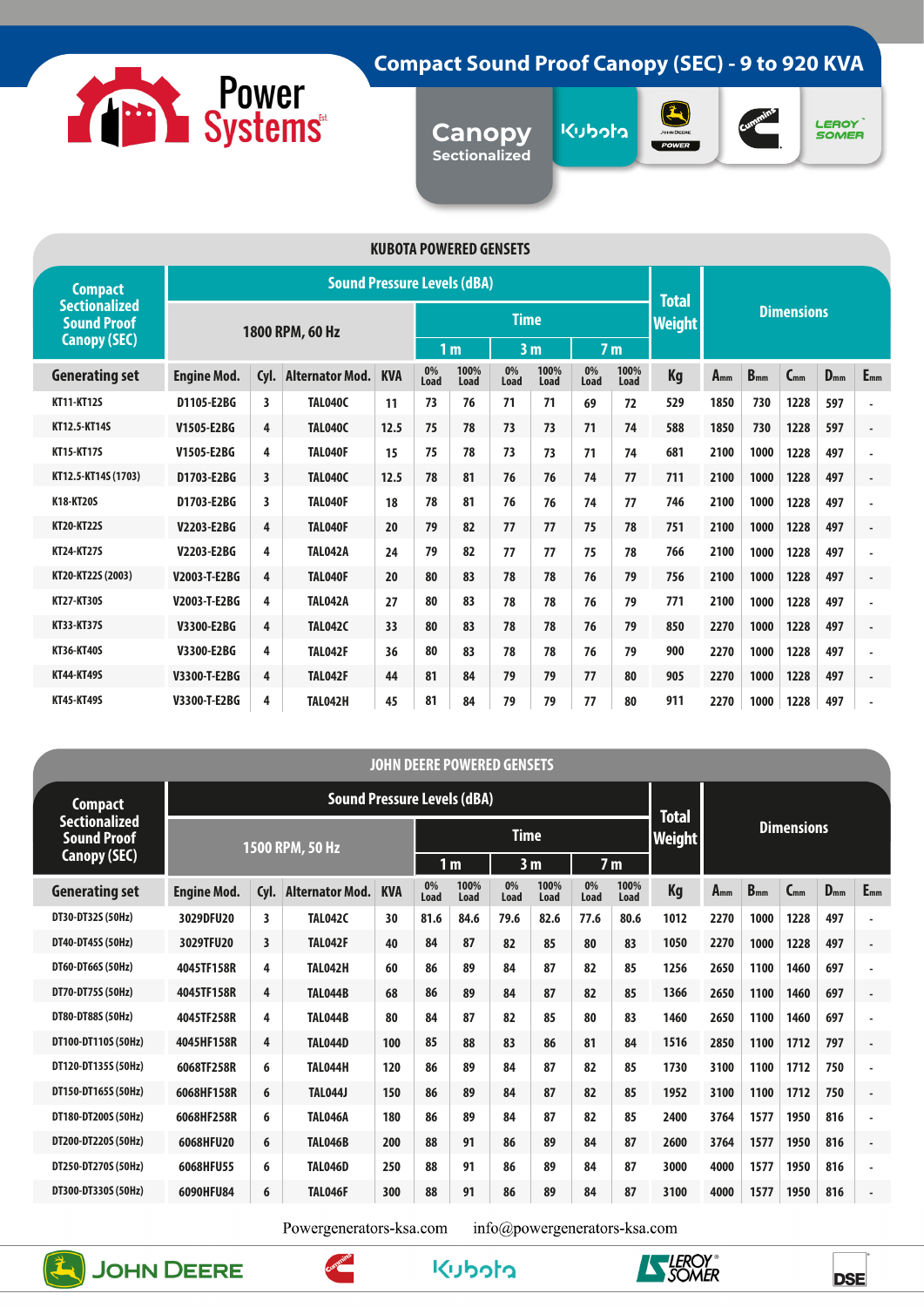

# **Compact Sound Proof Canopy (SEC) - 9 to 920 KVA**

**Canopy Sectionalized**







#### **JOHN DEERE POWERED GENSETS**

| Compact                             |                    |                         | <b>Sound Pressure Levels (dBA)</b> | <b>Total</b> |            |                |                                  |              |            |              |                   |          |          |          |          |                          |
|-------------------------------------|--------------------|-------------------------|------------------------------------|--------------|------------|----------------|----------------------------------|--------------|------------|--------------|-------------------|----------|----------|----------|----------|--------------------------|
| Sectionalized<br><b>Sound Proof</b> |                    |                         | 1800 RPM, 60 Hz                    |              |            |                | <b>Time</b>                      |              |            | Weight       | <b>Dimensions</b> |          |          |          |          |                          |
| <b>Canopy (SEC)</b>                 |                    |                         |                                    |              |            | 1 <sub>m</sub> | 3 <sub>m</sub><br>7 <sub>m</sub> |              |            |              |                   |          |          |          |          |                          |
| <b>Generating set</b>               | <b>Engine Mod.</b> | Cyl.                    | <b>Alternator Mod.</b>             | <b>KVA</b>   | 0%<br>Load | 100%<br>Load   | 0%<br>Load                       | 100%<br>Load | 0%<br>Load | 100%<br>Load | <b>Kg</b>         | $A_{mm}$ | $B_{mm}$ | $C_{mm}$ | $D_{mm}$ | $E_{mm}$                 |
| DT35-DT38S (60Hz)                   | 3029DFU20          | 3                       | <b>TAL042C</b>                     | 35           | 85         | 88             | 83                               | 86           | 81         | 84           | 1012              | 2270     | 1000     | 1228     | 497      | $\overline{\phantom{a}}$ |
| DT45-DT50S (60Hz)                   | 3029TFU20          | $\overline{\mathbf{3}}$ | TAL042F                            | 45           | 87         | 90             | 85                               | 88           | 83         | 86           | 1050              | 2270     | 1000     | 1228     | 497      | $\blacksquare$           |
| DT80-DT88S (60Hz)                   | 4045TF158          | 4                       | <b>TAL044B</b>                     | 80           | 89         | 92             | 87                               | 90           | 85         | 88           | 1366              | 2650     | 1100     | 1460     | 697      | ä,                       |
| DT90-DT99S (60Hz)                   | 4045TF258          | 4                       | <b>TAL044D</b>                     | 90           | 87         | 90             | 85                               | 88           | 83         | 86           | 1460              | 2650     | 1100     | 1460     | 697      | $\blacksquare$           |
| DT125-DT135S (60Hz)                 | 4045HF158          | 4                       | TAL044H                            | 125          | 88         | 91             | 86                               | 89           | 84         | 87           | 1582              | 2850     | 1100     | 1712     | 797      | ٠                        |
| DT135-DT150S (60Hz)                 | 6068TF258          | 6                       | TAL044H                            | 135          | 89         | 92             | 87                               | 90           | 85         | 88           | 1730              | 3100     | 1100     | 1712     | 750      | $\blacksquare$           |
| DT185-DT205S (60Hz)                 | 6068HF158          | 6                       | <b>TAL046B</b>                     | 185          | 89         | 92             | 87                               | 90           | 85         | 88           | 2025              | 3100     | 1100     | 1712     | 750      | ä,                       |
| DT200-DT220S (60Hz)                 | 6068HF258          | 6                       | <b>TAL046B</b>                     | 200          | 89         | 92             | 87                               | 90           | 85         | 88           | 2350              | 3764     | 1577     | 1950     | 816      | ٠                        |
| DT200-DT220S (60Hz)                 | 6068HFU20          | 6                       | <b>TAL046B</b>                     | 200          | 91         | 94             | 89                               | 92           | 87         | 90           | 2600              | 3764     | 1577     | 1950     | 816      | ٠                        |
| DT260-DT285S (60Hz)                 | 6068HFU55          | 6                       | TAL046H                            | 260          | 91         | 94             | 89                               | 92           | 87         | 90           | 3000              | 4000     | 1577     | 1950     | 816      | $\overline{\phantom{a}}$ |
| DT320-DT350S (60Hz)                 | 6090HFU84          | 6                       | TAL046H                            | 320          | 91         | 94             | 89                               | 92           | 87         | 90           | 3000              | 4000     | 1577     | 1950     | 816      | ٠                        |

|                                            |                    |                 |                                    |            |            | CUMMINS POWERED GENSETS |            |                |            |                               |                   |          |          |          |          |                          |
|--------------------------------------------|--------------------|-----------------|------------------------------------|------------|------------|-------------------------|------------|----------------|------------|-------------------------------|-------------------|----------|----------|----------|----------|--------------------------|
| <b>Compact</b>                             |                    |                 | <b>Sound Pressure Levels (dBA)</b> |            |            |                         |            |                |            |                               |                   |          |          |          |          |                          |
| <b>Sectionalized</b><br><b>Sound Proof</b> |                    | 1500 RPM, 50 Hz |                                    |            |            |                         |            | <b>Time</b>    |            | <b>Total</b><br><b>Weight</b> | <b>Dimensions</b> |          |          |          |          |                          |
| <b>Canopy (SEC)</b>                        |                    |                 |                                    |            |            | 1 <sub>m</sub>          |            | 3 <sub>m</sub> |            | 7 <sub>m</sub>                |                   |          |          |          |          |                          |
| <b>Generating set</b>                      | <b>Engine Mod.</b> | Cyl.            | <b>Alternator Mod.</b>             | <b>KVA</b> | 0%<br>Load | 100%<br>Load            | 0%<br>Load | 100%<br>Load   | 0%<br>Load | 100%<br>Load                  | Kg                | $A_{mm}$ | $B_{mm}$ | $C_{mm}$ | $D_{mm}$ | $E_{mm}$                 |
| CT135-CT150S (50Hz)                        | 6BTAA5.9-G6        | 6               | <b>TAL044H</b>                     | 135        | 83         | 86                      | 81         | 84             | 79         | 82                            | 1850              | 3100     | 1100     | 1712     | 697      | ٠                        |
| CT200-CT220S (50Hz)                        | <b>OSB7-G5</b>     | 6               | <b>TAL046B</b>                     | 200        | 84         | 87                      | 82         | 85             | 80         | 83                            | 2500              | 3764     | 1577     | 1950     | 816      | ٠                        |
| CT250-CT275S (50Hz)                        | <b>QSL9-G3</b>     | 6               | <b>TAL046D</b>                     | 250        | 85         | 88                      | 83         | 86             | 81         | 84                            | 3000              | 4000     | 1577     | 1950     | 816      | ٠                        |
| CT300-CT330S (50Hz)                        | <b>QSL9-G5</b>     | 6               | TAL046F                            | 300        | 85         | 88                      | 83         | 86             | 81         | 84                            | 3200              | 4000     | 1577     | 1950     | 816      | $\overline{\phantom{a}}$ |
| CT360-CT390S (50Hz)                        | <b>NTA855-G4</b>   | 6               | <b>TAL046F</b>                     | 360        | 86         | 89                      | 84         | 87             | 82         | 85                            | 4100              | 4400     | 1700     | 2440     | 1040     | $\overline{\phantom{a}}$ |
| CT410-CT450S (50Hz)                        | 0SZ13-G7           | 6               | <b>TAL047A</b>                     | 410        | 87         | 90                      | 85         | 88             | 83         | 86                            | 4600              | 4400     | 1700     | 2440     | 1040     | $\overline{\phantom{a}}$ |
| CT460-CT530S (50Hz)                        | <b>OSZ13-G5</b>    | 6               | <b>TAL047C</b>                     | 480        | 87         | 90                      | 85         | 88             | 83         | 86                            | 4800              | 4400     | 1700     | 2440     | 1040     | ٠                        |
| CT500-CT550S (50Hz)                        | <b>QSX15-G8</b>    | 6               | <b>TAL047C</b>                     | 500        | 87         | 90                      | 85         | 88             | 83         | 86                            | 5000              | 4720     | 1829     | 2410     | 1000     | $\blacksquare$           |
| CT635-CT690S (50Hz)                        | <b>VTA28-G5</b>    | 12              | TAL047F                            | 635        | 88         | 91                      | 86         | 89             | 84         | 87                            | 6000              | 4980     | 1930     | 2440     | 1000     | $\overline{\phantom{a}}$ |
| CT800-CT865S (50Hz)*                       | QSK23-G3           | 6               | <b>TAL049C</b>                     | 800        | 88         | 91                      | 86         | 89             | 84         | 87                            | 8300              | 5750     | 2400     | 2470     | 822      | $\blacksquare$           |

kubota

**\*** *Compact Canopy with completely welded structure – Not Sectionalized*

Powergenerators-ksa.com

info@powergenerators-ksa.com





**DSE** 

**KEROY**